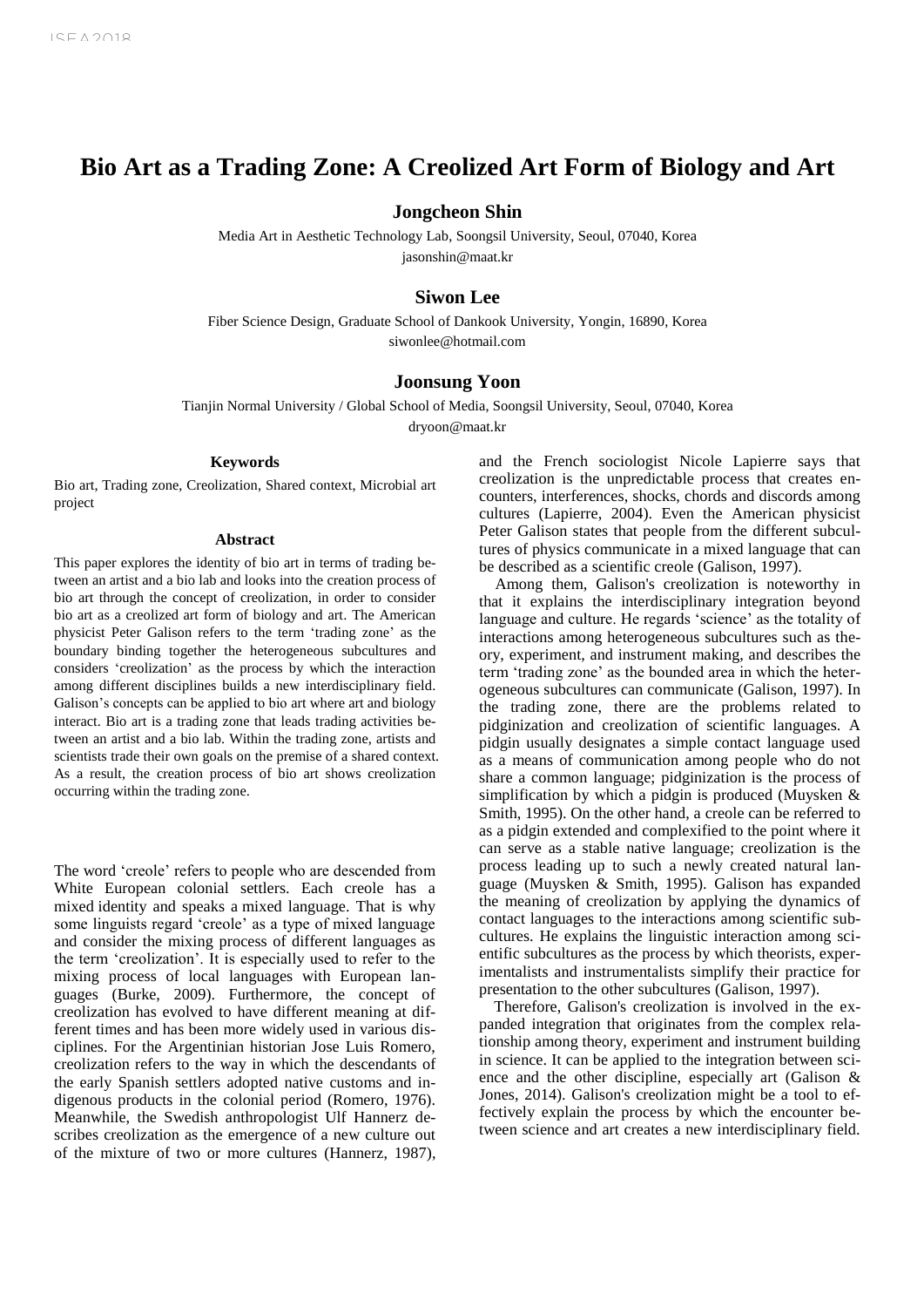That is why creolization is actively utilized in the process of discussing bio art.

# **The Trading Zone as a Key of Creolization**

Galison explains science using the plywood metaphor. The diversity and hybridity of science can make science more robust, just as plywood, which is made up of stacks of different laminated plates, is stronger than solid wood. It means that science is not weakened by the fact that there is no unified methodologies or principles. In this regard, he criticized both the logical positivism in the early 20th century and the antipositivism in the mid-20th century. That is because both of them wanted a single master narrative that can sustain the whole of science. Indeed, the logical positivists such as Rudolf Carnap argued that the unity of science is from the solid observational foundation (Carnap, 1963). The antipositivists such as Thomas Kuhn, on the other hand, argued that theoretical changes bring about all the scientific shifts with the totality and abruptness of a Gestalt switch (Kuhn, 1970). As Galison puts it, both models as flip-side versions of one another have a wellestablished hierarchy that brings unity to the process of scientific work (Galison, 1999). In other words, the logical positivism and antipositivism are each involved in the reduction to experience and the reduction to theory, but they share the assumption that the important experimental and theoretical breaks occur contemporaneously.

Galison discusses the logical positivism and antipositivism in terms of language. For both of them, language was the linchpin of science. The logical positivists sought to find a universal scientific methodology and a protocol language, as some linguists have searched for a unified grammar and a universal language that is the source of various languages. The antipositivists, on the other hand, said that scientific theories cannot be reduced to protocol languages, arguing that a shift from one paradigm to another is a radical change of incommensurability by the scientific revolution. However, Galison says that the potocol language of logical positivism and the incommensurability of antipositivism are hasty conclusions which give a one-sided impression of science (Galison, 1999). It means that the communication among different scientific subcultures is possible without a protocol language or under a different paradigm.

Here, Galison focuses on anthropological researches, in order to solve the problem of communication between heterogeneous scientific subcultures. It involves a trading zone that enables trade between two villages with different languages and cultures. He applies the concept of trading zone, which is a linguistic, practical and geographical space, to science. A trading zone formed among heterogeneous scientific subcultures is similar to that formed between two villages with different languages. Examples of trading zones include the MIT Rad Lab (Radiation Laboratory), which developed radar in collaboration with physicists and engineers during the Second World War, or formal and informal meetings of the National Accelerator

Laboratory (later Fermilab), which consists of theoretical physicists, experimental physicists, and various engineers (Galison, 1999).

In a trading zone, two groups can hammer out a local coordination despite vast differences. It is related to pidginization and creolization. While the former is the process of creating a simple common language in which people from different cultures can communicate, the latter is the process of creating a full-fledged language with more complex vocabularies and grammars. As a result, a trading zone is a domain in which a simple contact language is first created and then a new constructed language emerges. The core competence of creolization is derived from a trading zone. Here, the anthropological picture is relevant to the way that theorists, experimenters, and engineers interact (Galison, 1999). Galison's examples such as the MIT Rad Lab or the National Accelerator Laboratory demonstrate that people from different scientific subcultures can hammer out a local coordination despite the differences in methodologies and standards of demonstration. In addition, the interactions among different scientific subcultures in a trading zone can lead to the creation of a new interdisciplinary field. That is why the trading zone is the domain where the local coordination among various disciplines takes place and a new interdisciplinary field emerges.

## **Trading between an Artist and a Bio Lab**

Galison presented an interesting analysis of the relationship between science and art. If science is not related to a huge theoretical system but to an entanglement of theory, experiment, and instrument making, the boundary between science and art can be formed in various ways (Galison, 2014). Indeed, some new art forms in the twentieth century show various boundaries between science and art. New media art, including kinetic art, cybernetic art, system art, digital art, net art and so on, has expressed the boundaries between science and art through various technologies. Recently, some artists have enabled living creatures to become the aesthetic object or theme in their artworks by using biotechnology. Such attempts led to the birth of a new genre called bio art.

Artists such as Eduardo Kac, Joe Davis, Marta de Menezes and Anna Dumitriu have pioneered this new field of art. They have worked with living tissues, living organisms and life processes, using a variety of biotechnologies such as genetic engineering, tissue culture, and cloning (Pasko, 2007). New media artists mainly create their artworks using new media technology or digital technology in their own studios, but bio artists work in a life science laboratory. They approach to cutting edge researches in life sciences and apply the research outputs to their works. Therefore, the laboratory of life science becomes the studio of the bio artist. It means that the so-called bio lab can play a role as the place of the trading zone. In the place, artists and scientists exchange their views and knowledge, collaborate to produce new outcomes, and lead to interactions among different fields.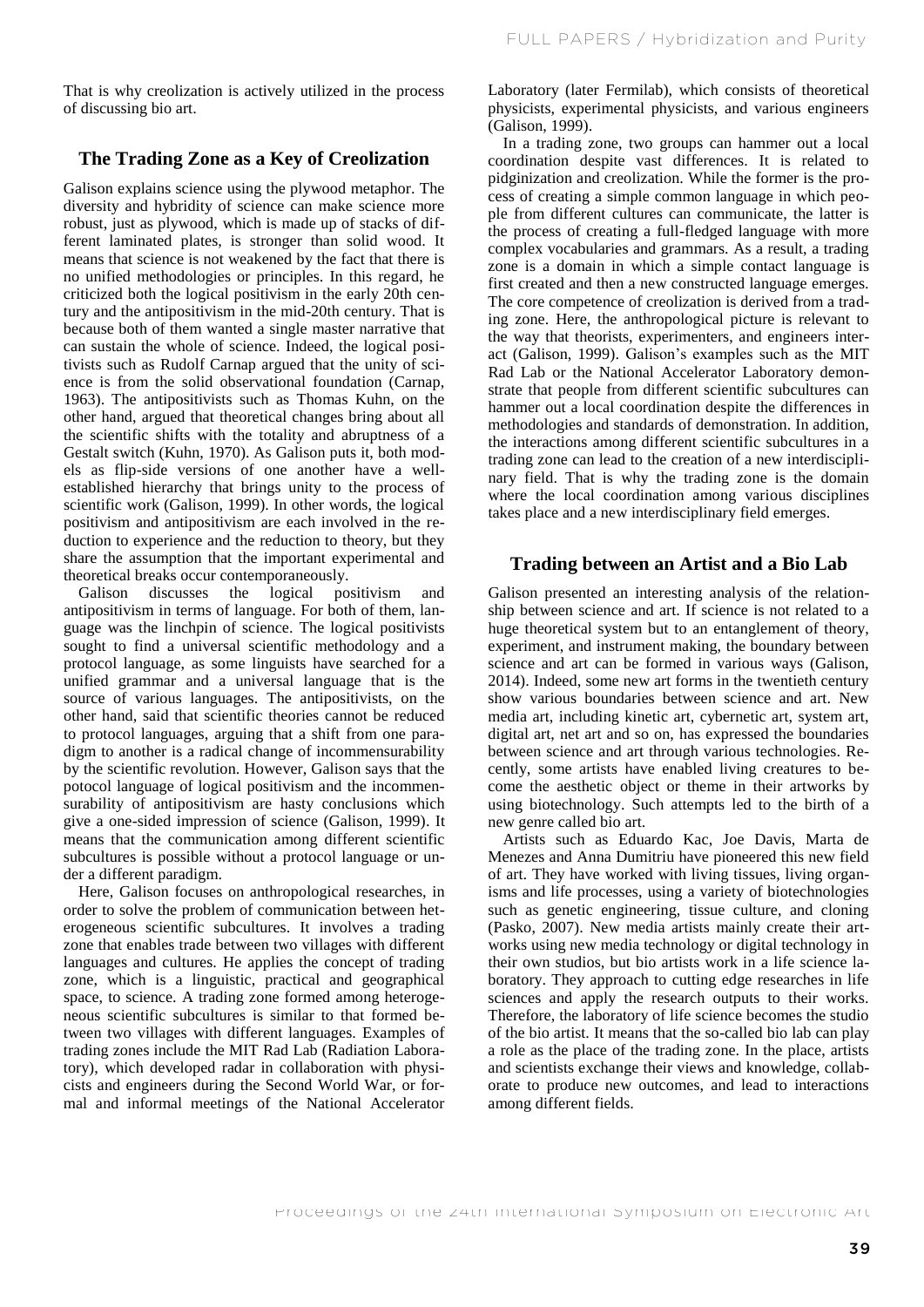Above all, Kac demonstrates that bio art acts as a trading zone. His works show that bio art can be considered as a social and intellectual mortar that binds art and biology. For example, *GFP Bunny* (2000) and *Natural History of Enigma* (2009) show how artists and scientists trade predictions of transgenic outcomes. While the former is a transgenic rabbit injected with a GFP gene extracted from a jellyfish, the latter is a transgenic flower expressing an immune gene extracted from the blood of Kac into a red leaf vein of petunia. According to Kac, the transgenic rabbit is a chimerical animal capable of glowing with a bright green light (maximum emission at 509 nm) under a blue light (maximum excitation at 488 nm) (Kac, 2000), and the transgenic flower is a plantimal created by a protoplast fusion of plant cell and animal cell (Kac, 2003). Here, Kac predicts the existence of an individual with intuitive certainty. Creating his works, Kac feels certain that genetic modification can be transformed into a tool of art, and considers the process and procedure as a practice of art. Here, Kac predicts the existence of an individual with intuitive certainty. On the other hand, the scientists involved in Kac's works accept the prediction as something like an interesting hypothesis to develop the next version of their experiment. Although it is not easy for artists and scientists to coordinate their different positions, they can sometimes have a consensus within the creation process. It means that there exists a context within which artists and scientists can trade their different goals in the trading zone called bio art.

# **The Creation Process of Microbial Art and Creolization**

Looking directly into the creation process of bio art provides a chance to reason what happens in the trading zone called bio art and how creolization proceeds in the interaction between an artist and a bio lab. The creation process of bio art by the textile designer and bio artist Siwon Lee is a good resource for such reasoning (Lee, 2017). She had the microbial art project called Apple project for 24 days starting April 14, 2016, and then has been working on the other microbial art project since September 6, 2017, in a laboratory in the Department of Microbiology at Dankook University in Korea. She kept the apples at room temperature, and then observed the fungi produced in the apples. The most commonly used apparatuses in the project are an optical microscope (IMT cam3PN: TP603100A Olympus CX41), agar plates with Dichloran Rose Bengal Chloramphenicol (DRBC) Agar Base, and incubator for cell culture. Figure 1 is the process of observing the fungi with a microscope in the laboratory, and figure 2 is the process of artificially culturing the fungi in an incubator. The artificially cultivated fungi in the incubator grow rapidly in a petri dish. As shown in figure 3, Lee arranged various patterns according to the life cycle of fungi. Then, as shown in

figure 4, she transformed them into various images using a computer graphic program.



Figure 1. The process of observing the fungi in the laboratory © 2017 Siwon Lee.



Figure 2. The process of artificially culturing the fungi in an incubator © 2017 Siwon Lee.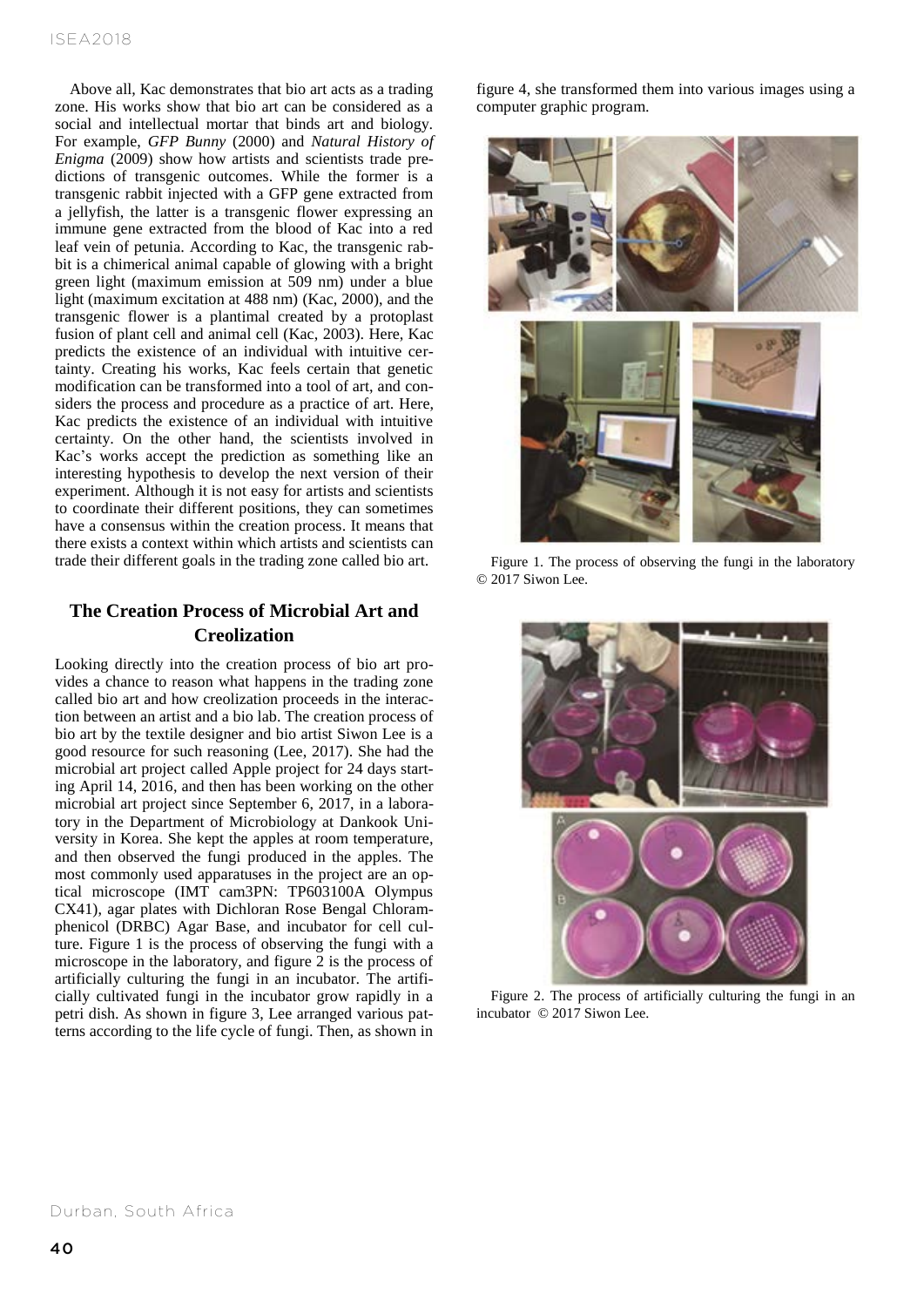

Figure 3. Siwon Lee, The various patterns according to the life cycle of fungi © 2017 Siwon Lee.



Figure 4. Siwon Lee, *Apple project*, The various fungi pattern images transformed by a computer graphics program © 2017 Siwon Lee.

Furthermore, she has grown the artificially cultivated fungi on fabrics. Figure 5 is images observed on cotton (left) and wool (right) after 5 days of fungus inoculation. In fact, scientists involved in the microbial art project have revealed their interest in this part. It becomes the context within which Lee and scientists can trade each goal. That is why it is the direct cause of trading between an artist and a bio lab in the project. Lee predicts meaningful results with intuitive confidence in the cultivation of fungi in fabrics. That is to say, she is convinced that the growth pattern of fungi can be transformed into a tool of art, and utilizes their growth processes as artistic outcomes. On the other hand, scientists accept the prediction as an interesting hypothesis to develop new experiments. Indeed, Jieun Kim, a scientist who has participated in the project with Lee, says: "It was a new attempt to observe the growth of fungi in the fabric. It is likely to be a meaningful experiment if we check whether the fungi are absorbing nutrients from the fabric itself. In the future, we will try to see if the fungi are

growing even when the fabric is soaked only with distilled water, and we will check the growth pattern of the fungi in various environments including the fabric."



Figure 5. Siwon Lee, The images observed on cotton (left) and wool (right) after 5 days of fungus inoculation © 2017 Siwon Lee.

The fact that artists and scientists have a considerable consensus within the creation process does not necessarily mean that they should share the same goal and the same language. Just as the concept of trade does not presuppose the concept of universal currency, trading between artists and scientist does not rely on a universal language. It depends on whether artists and scientists have a shared context or not. In other words, within the trading zone called bio art, all artists and scientists need to do is to share a context within which they can trade their different goals. Even though they use the different terms or the same terms with different meanings, they can create their own language through a shared context. It means that creolization is taking place in bio art.

Just as learners with different linguistic backgrounds stabilize the simply mixed language called pidgin and contextualize the more complexly expanded language called creole, artists and scientists using different languages can experience creolization in their collaborative project. For example, as Lee says, artists and scientists use the term 'contamination' differently. Scientists in the laboratory think of contamination as a very serious risk, because it becomes a failure factor of the experiment that makes it impossible to identify various microorganisms. Artists, on the other hand, view contamination as a chance to create mixed media formed by a mixture of new materials, because it is involved in their imagination that the intervention of various microbial species is like a mixture of new materials. Such a difference made communication between Lee and Kim difficult at first. However, as the collaborative project progresses, they become able to understand that the term can be used differently from what they originally thought to be. In the situation where only one type of microorganism needs to be separated from other types, contamination should be avoided. On the other hand, in the situation of experimenting acceptance capacity of a new environment such as fabric, contamination can be a phenomenon that can be exploited. Thus, in the microbial art project, both the artist and the bio lab experience a kind of